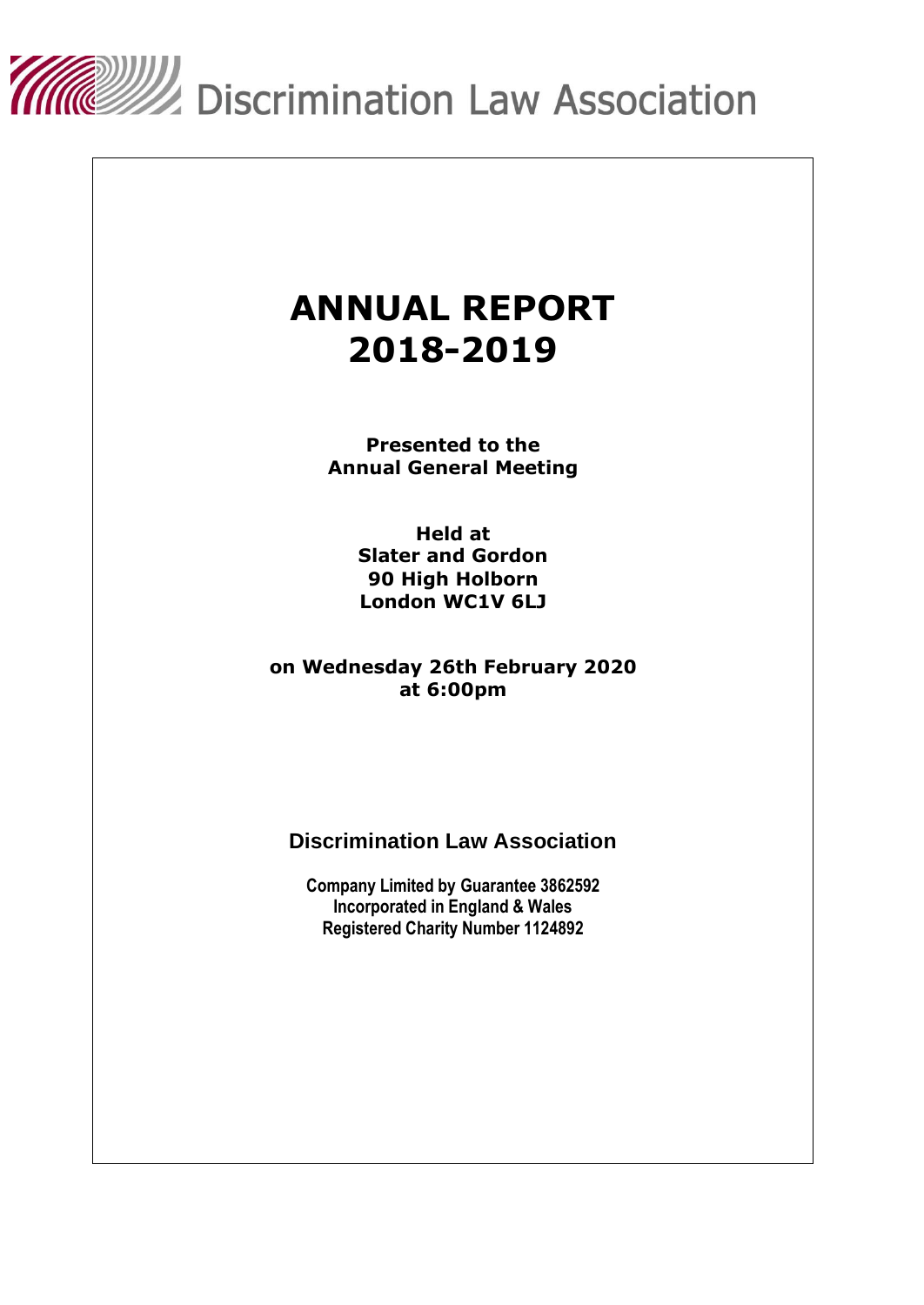*DLA Annual Report 2018-19*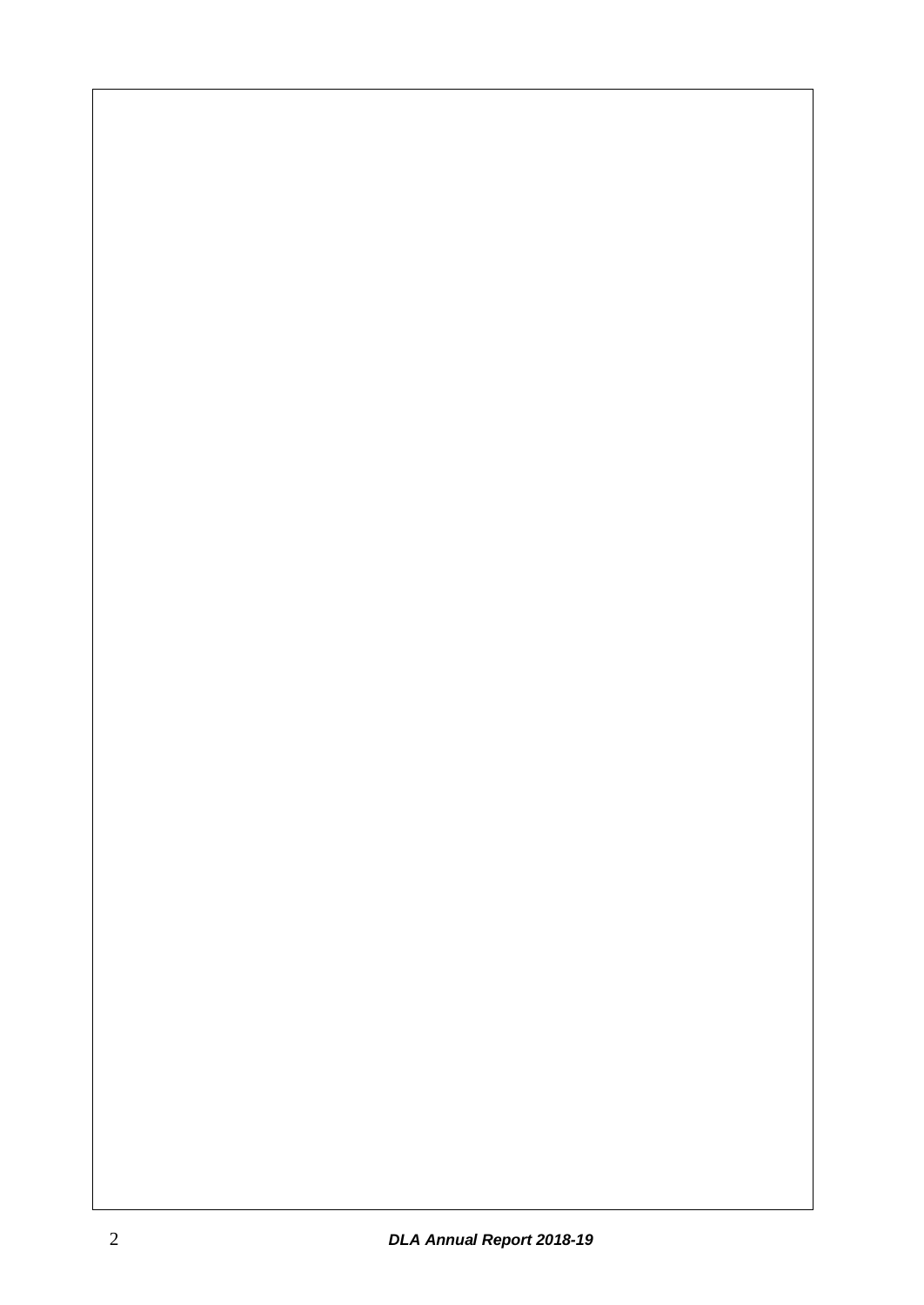# **Contents**

| <b>Section</b>    | <b>Subject</b>                     | Page |
|-------------------|------------------------------------|------|
| 1.                | <b>History and Aims</b>            | 5    |
| 2.                | <b>Overview and Chair's Report</b> | 6    |
| 3.                | Membership                         | 9    |
| 4.                | <b>Briefings and E-mail News</b>   | 10   |
| $\overline{5}$ .  | <b>Practitioner Group Meetings</b> | 11   |
| 6.                | <b>Regional Representation</b>     | 12   |
| 7.                | Influencing Law and Policy         | 13   |
| <b>Appendix 1</b> | <b>Staffing</b>                    | 15   |
| <b>Appendix 2</b> | <b>Support and Thanks</b>          | 15   |
| <b>Appendix 3</b> | <b>Executive Committee</b>         | 16   |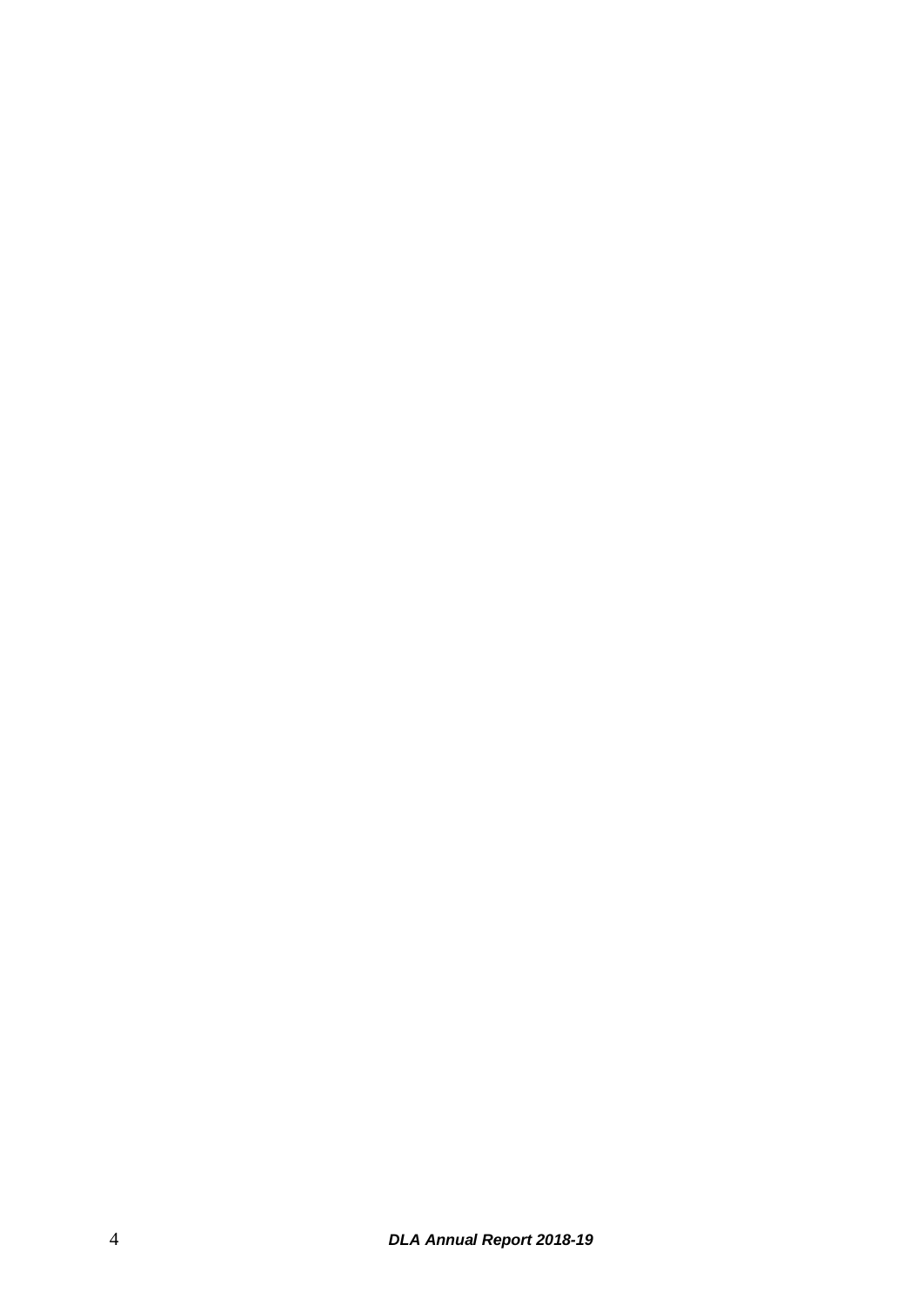## **1. History and Aims**

At a time when much of the public funding for supporting victims of discrimination has either been removed or is under serious threat, the Discrimination Law Association remains fully committed to advocate and support a complainant-centred approach to anti-discrimination law and practice.

The DLA was founded in 1995 for the purpose of advocating for better legal protection for complainants in discrimination law though engaging with the political and legislative process and improving education and increasing resources for those involved in practice.

From the start, strong emphasis has been placed on the important role of the voluntary sector and trade unions, and that remains the case today.

In 1998 a three-year grant was received from the Community Fund which enabled us to employee a part-time member of staff to assist us in our activities, and we have continued to do so ever since, even though we are now self-sufficient.

In 1999 we were incorporated as a company limited by guarantee.

In 2008 the Association was granted charitable status. Our charitable aims are to promote good community relations by improving the assistance and support given to people who are or may be subjected to discrimination and to advance education and training in the field of legal representation for people who are or may be subjected to discrimination.

The DLA acts as a forum of lawyers and advisers and others who deal with discrimination law in considering the impact of proposed changes to the law and submitting responses and in disseminating training and good practice. Looking beyond our membership, the DLA works to encourage the development of meaningful public discourse on defeating discrimination amongst legislators, policy makers and civil society generally.

Membership is open to any lawyer, legal or advice worker, trade unionist, equality officer or other person substantially engaged or interested in discrimination law and any organisation, firm, company or other body engaged or interested in discrimination law. The membership comprises, in the main, persons concerned with discrimination law from a complainant perspective.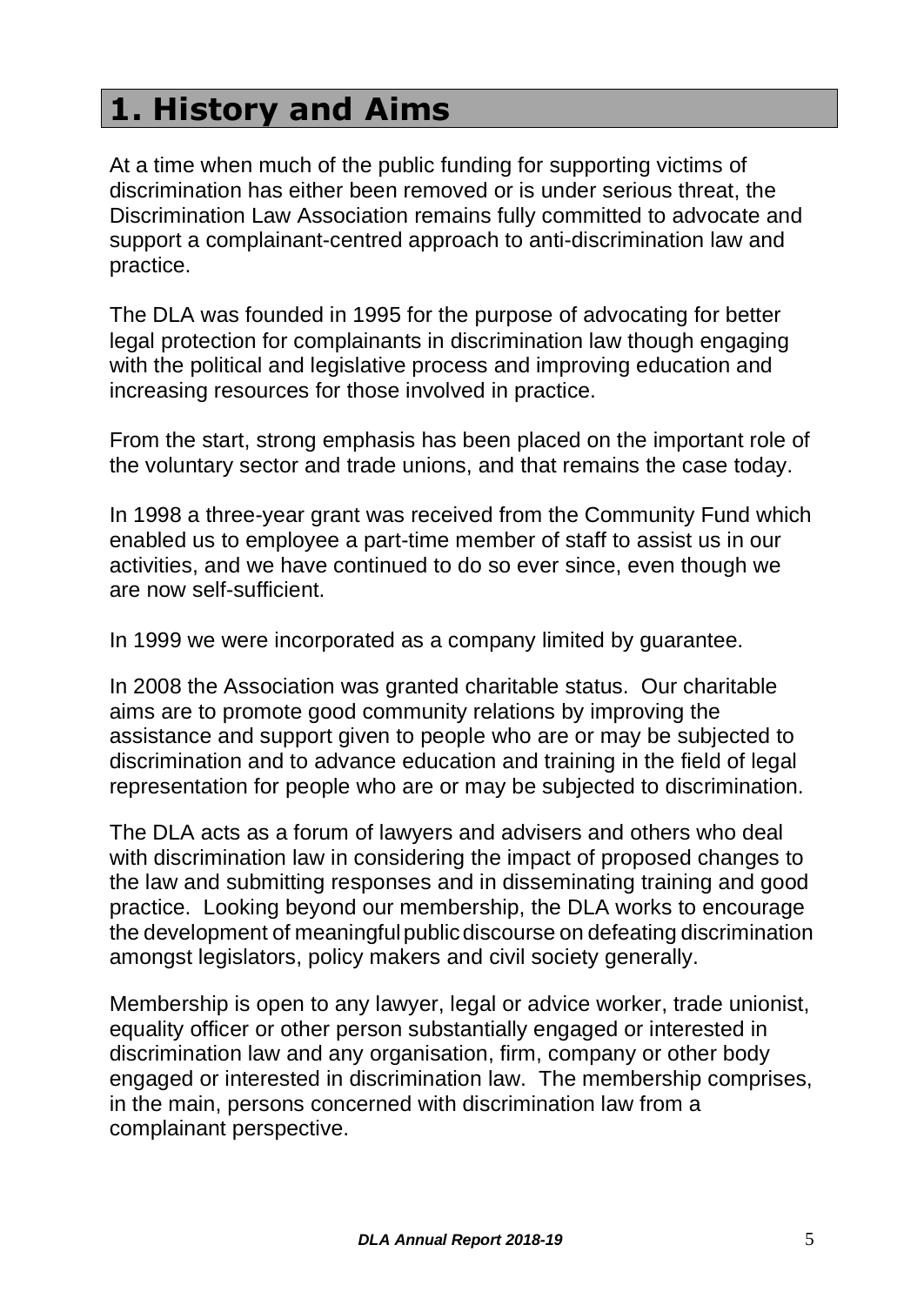## **2. Overview and Chair's Report**

This report covers the period from December 2018 - December 2019.

It is traditional for the Chair's report to capture a summary of the external activities of the Discrimination Law Association. As such it's as a form of accountability of the executive committee to its members as the electorate. It follows that there is a temptation to view the organisation as its tangible activity and further for that account to contain a degree of positivism.

This form of organisational accountability nestles with the statutory requirement to give an account of its assets and financial flows. But the DLA is more than its assets and activity. As an incorporated body it has a tangible presence. It occupies a space, pertains to meet the needs of its beneficiaries and has meaning to its stakeholders. It also has a very eminent and capable membership.

The last few years of austerity government have created a pressure on the third sector. This is not just because of the reduced availability of funding, but also because of the increased impact of policy on vulnerable stakeholders and therefore the need to intervene. Austerity has also affected the capacity and diversity of people to volunteer. Not only has this created capacity constraints, the last few committees have almost entirely consisted of lawyers. We hope that in the future the membership and composition of our Executive Committee continues to attract those who are committed to discrimination law, even though they may not be lawyers.

The bulk of the work this year has therefore been to open up the organisational culture to an awareness of what it isn't doing but might well need to. This includes what it could be doing differently or better.

My personal view that that the way around this goes beyond increasing the diversity of the board to creating a container for the necessary assessment. This is often referred to as strategic review. The organisation hasn't done this for something like 8 years. This has partly been because of the need for resources and capacity, both of which are limiting factors in an organisation that substantially relies on the goodwill and contribution of its members. There has also been a degree of entrenchment from reliance on commercial structures for support. The combination potentially leads to "blind-spots" and a relatively narrow modality. It has been easy to try to do what we do harder, rather than look at alternatives, simply because delivery of what we are already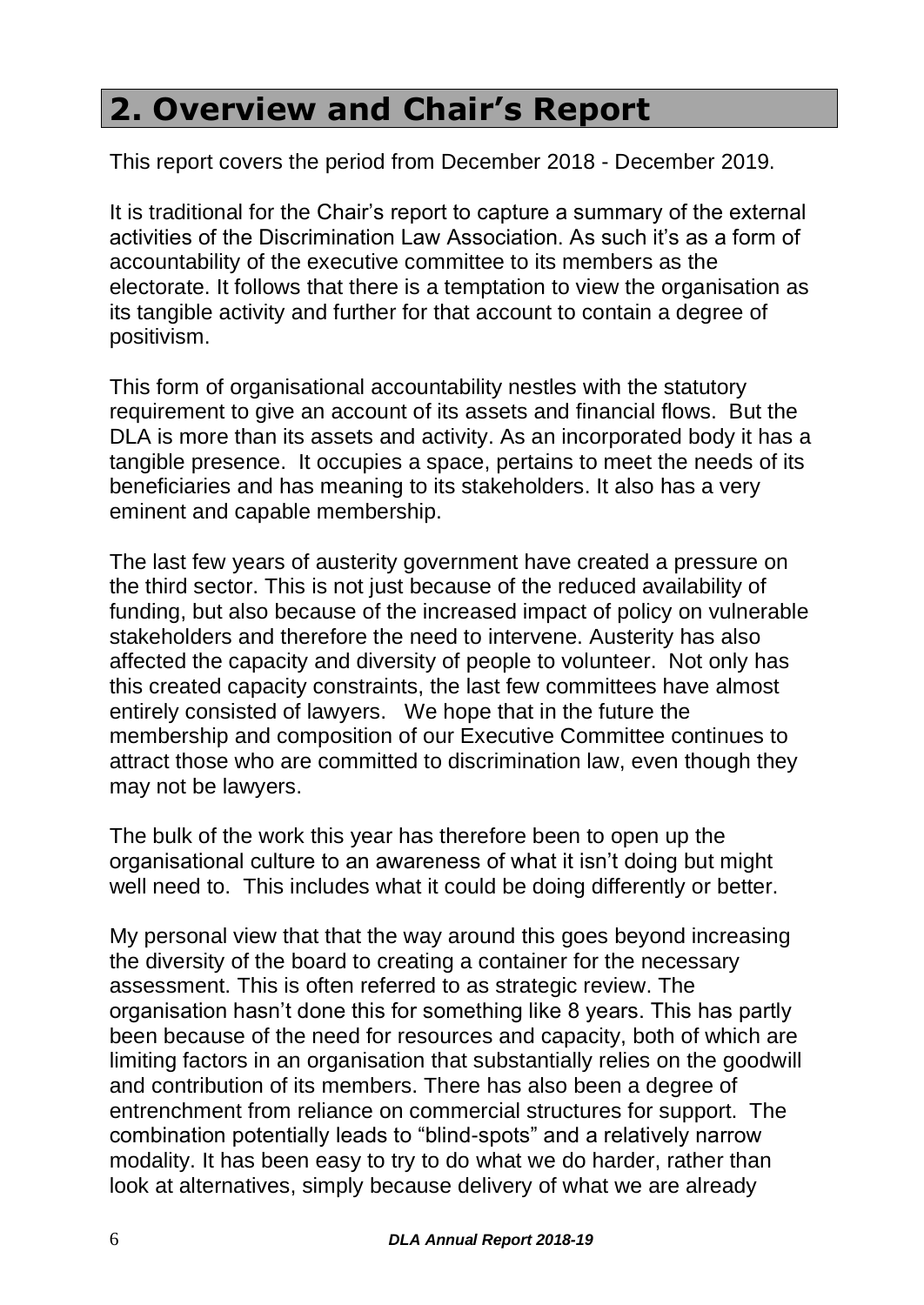doing has the feeling of action in the external environment of urgency. One of the blindspots has been the need to maintain and update the organisations governance structures.

It would be easy, therefore, to view the reduction in delivery, necessary to facilitate capacity for change, as some sort of failure. Doing so is a measure against an existing expectation of "the way we do things". Highlighting the need for improved governance structures has at times been uncomfortable. The reality is that it has proved a necessary step in transition. So has mapping out alternatives.

The course of the year included identifying membership as a category of stakeholders the most important of which are the charitable beneficiaries. Discussions included:

- i) the width and priority of the needs of beneficiaries;
- ii) how to facilitate more diverse inclusion of the membership;
- iii) changing the membership structure to include beneficiaries;
- iv) how to direct actions towards the direct needs of beneficiaries;
- v) the potential need for a website that facilitates members and beneficiaries to collaborate.
- vi) how to create an environment of greater efficiency and effectiveness against the needs of beneficiaries.
- vii) the internal barriers to change.

Not all of these discussions resulted in action. One of the outcomes was a shift in the nature of conference towards activism and how beneficiaries are prevented from facilitating themselves. An important outcome of the conference was an awareness of the positive benefits of member and beneficiary collaboration. Gratitude is due to both Allen & Overy, the committee and all of the members that stepped up to contribute.

As far as the year goes, I am also personally grateful for the opportunity to have contributed and thankful to the outgoing committee in their individual contributions and the pursuit of what they believe.

There is a lot more that the DLA could be doing and creating the awareness of this and the need for updated governance structures is itself an achievement. The new year brings a substantial shift in the composition of the executive committee. This brings new opportunity and it is very much hoped that the new committee can continue the transition.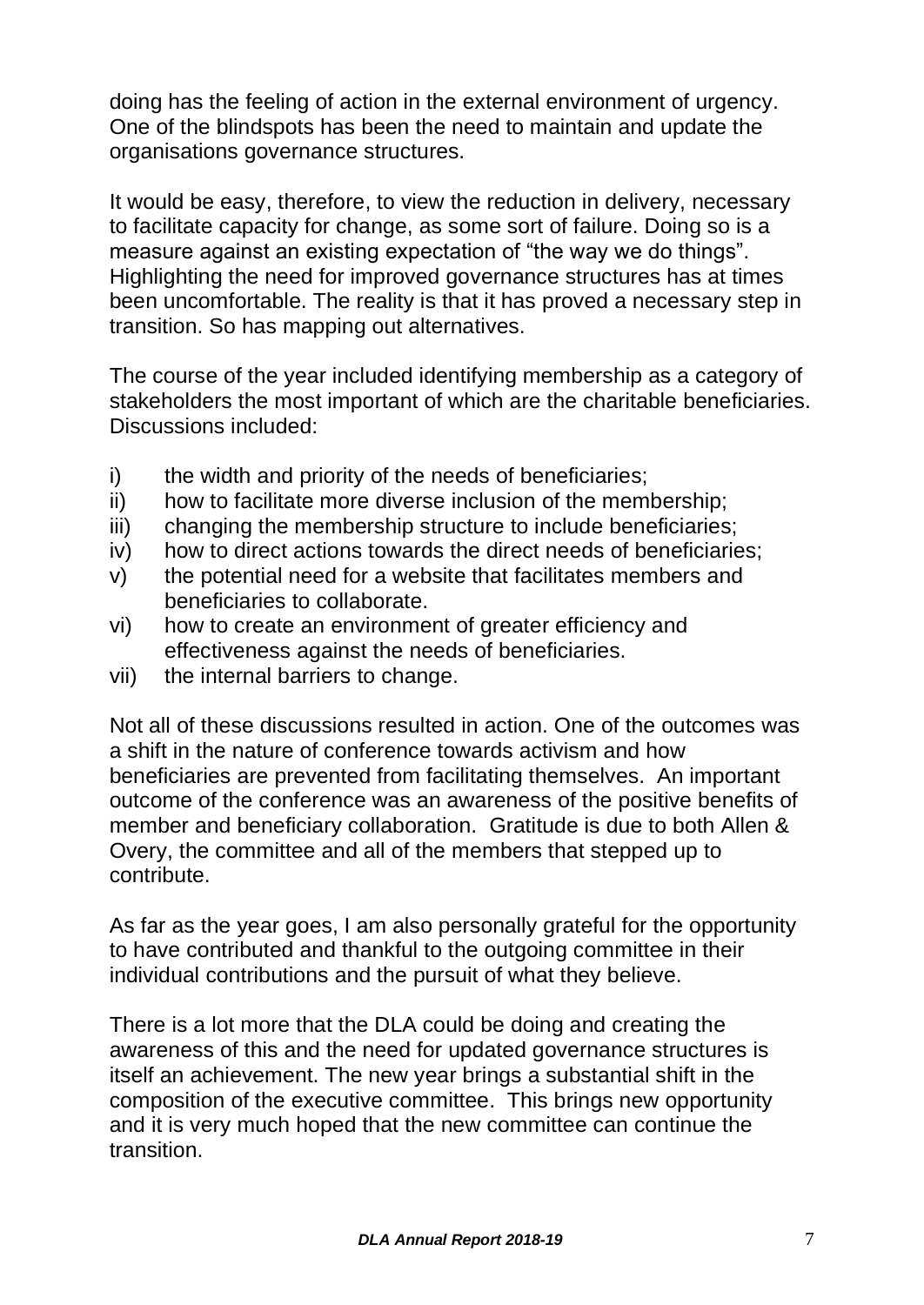## **3. Membership**

Membership of the DLA has held up well over this past year. As of 31<sup>st</sup> December 2019, DLA membership stood at 213 members, made up of:

- 77 solicitor/barristers
- 43 individuals other (including academics, trainers, consultants, trade unionists)
- 39 student/unwaged/retired
- 27 voluntary organisations/law centres
- 5 large solicitors firms
- 4 medium solicitors firms
- 6 small solicitors firms
- 12 national organisations (including equality bodies, trade unions)

Overall membership was marginally down as compared with the same time last year (231 members) and is still only just below the levels of previous years when we had just 250-300 members. However, we have now rather more individual memberships and rather fewer organisations than in the past.

It is encouraging that there is still a steady flow of new membership applications but the challenge for this coming year will be to retain existing members and recruit new ones. We are especially concerned to retain our members who depend on grants from public authorities and/or legal aid whose survival is at risk due to government spending cuts and reform of legal aid; they make an extremely valuable contribution to the work of DLA as well as to members of the public who rely on them for accessible high-quality legal services.

## **4. Briefings and E-mail News**

#### **Briefings**

#### *Briefings*

Supporting access to justice and advocating for better legal protection for discrimination complainants is a founding aim of the Discrimination Law Association. The issues addressed in this year's *Briefings* reflect the validity and continuing importance of this aim.

The year began with a demand for the UK government to take urgent action to address the disproportionate impact of poverty and austerity on groups protected by the Equality Act 2010 (EA). This demand resulted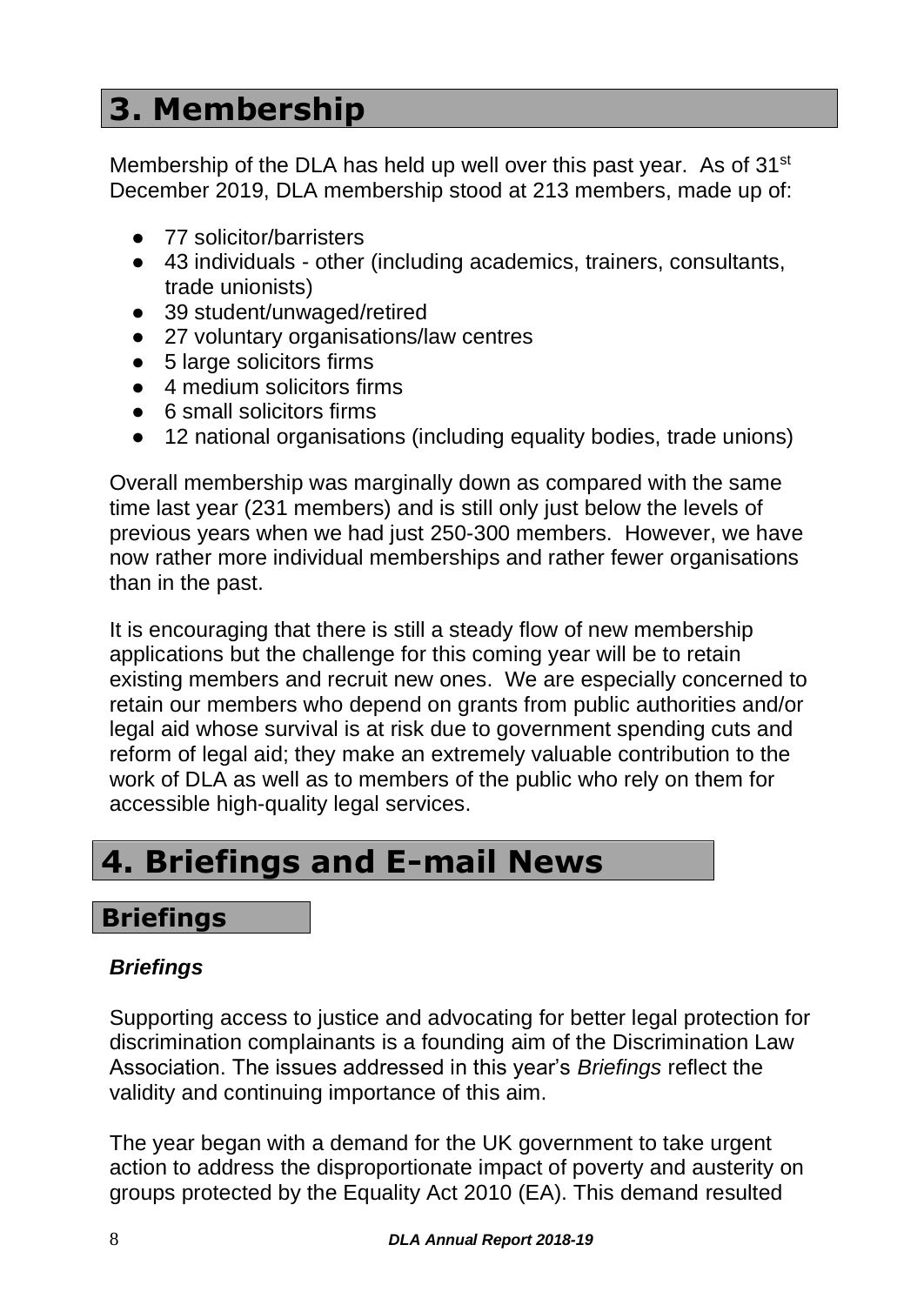from the DLA's meeting with Professor Philip Alston, United Nations Special Rapporteur on extreme poverty and human rights where it highlighted its concerns about the unequal and devastating impact of austerity on people who face barriers which make it almost impossible to enforce their rights.

The consequence of government austerity policies in relation to welfare benefits continued to play out in discussions or legal challenges – policies such as the move to Universal Credit which has caused serious problems for severely disabled people, or challenges to the discriminatory impact of the housing benefit cap and the bedroom tax.

The year concluded with an account of the DLA's annual conference *Disability in society - the law and the lived experience* which focused on the struggle for human rights and justice faced by many disabled people.

A review of the year's *Briefings'* articles highlights what still remains to be done. These range from the ongoing failure of the government to implement the s1 EA socioeconomic duty in England, to the failure to take any steps to end the discrimination and socio-economic disadvantages experienced by Gypsies, Roma and Travellers in the UK as highlighted by the Women and Equalities Committee report in April 2019.

Other failures include tackling the disproportionate number of people from black and minority ethnic groups detained under the Mental Health Act 1983 (MHA) as was highlighted by Professor Sir Simon Wessely's Independent Review of the MHA published in 2018. The need for legislation to reform 'legally sanctioned secrecy' via the use of nondisclosure agreements in discrimination cases was another urgent issue which was raised in the November *Briefings*.

Articles informed readers of legal policy developments and trends such as on challenging unconscious bias and stereotyped assumptions, on the moral and economic imperatives for ethnicity pay reporting, or on challenging potential EA discrimination arising from the use of facial recognition technology. Experienced practitioners shared valuable insights on a wide range of topics such as establishing a valid comparator in equal pay claims.

*Briefings*' case notes reported on significant case law and judgments which informed and updated readers. The DLA is extremely grateful for those legal experts who volunteer to take the time to analyse and report on cases, or write more in-depth articles on current and emerging legal developments. *Briefings* could not be published without the support of such volunteers, drawn from the DLA members, executive committee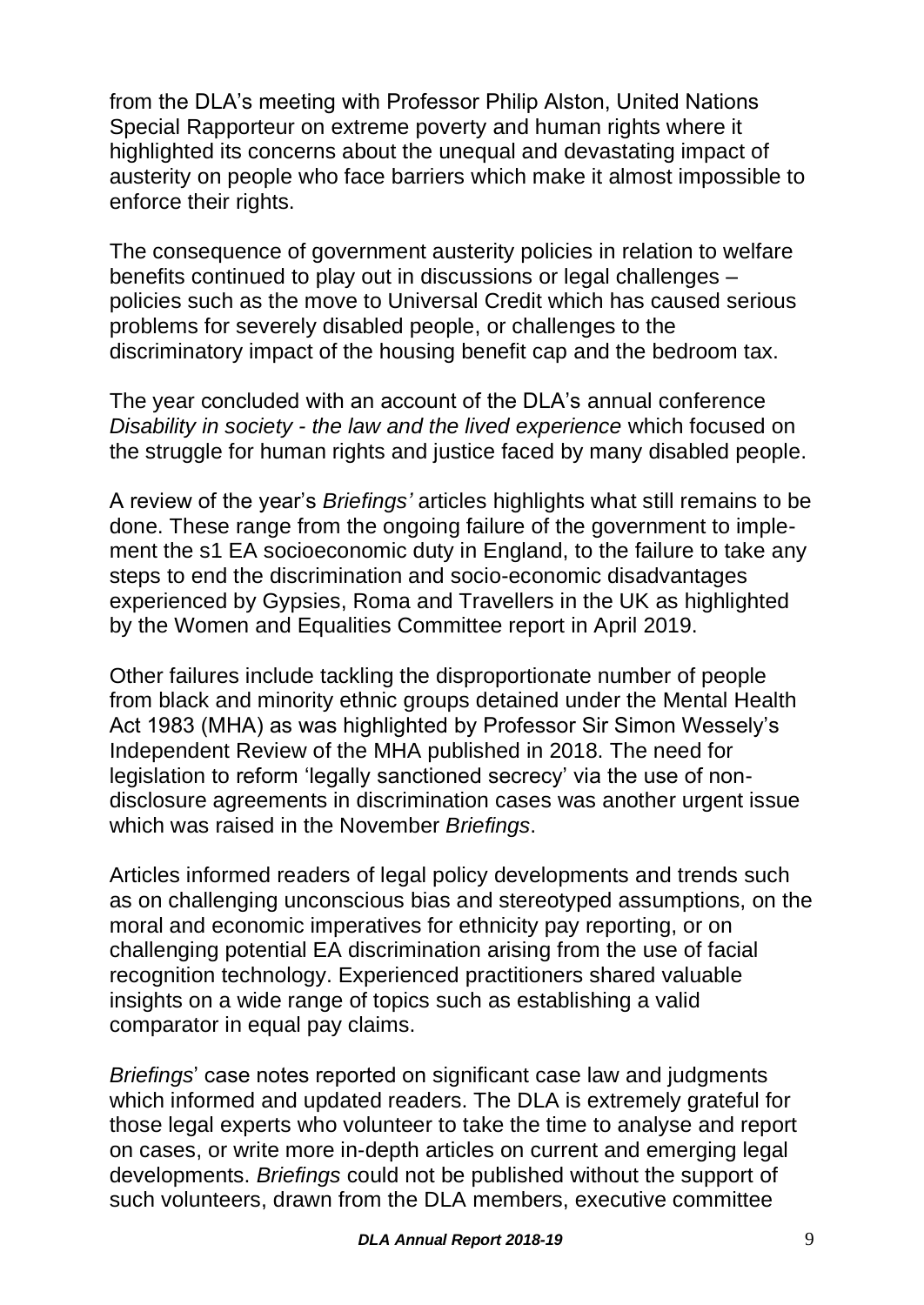and active members/supporters. If you would like to write for *Briefings*, the DLA would be delighted to include you in its active members' database; please contact the DLA's administrator, Chris Atkinson, at info@discriminationlaw.org.uk to have your name added to the database.

The DLA would like to thank and acknowledge the work of *Briefings* editor Geraldine Scullion, and that of our designer and typesetter Alison Beanland.

### **E-mail News & Information Circulation**

Over the last year, we have circulated 11 issues of the DLA's email News, containing updates on DLA institutional developments and responses to consultations, as well as relevant national and international reports, case updates, conferences, vacancies and discrimination law news, plus information circulated at the request of members.

As of 31<sup>st</sup> December 2019, we had 570 recipients (individual and organisations) on our electronic mailing list and therefore directly receiving our *eNews*.

### **5. Practitioner Group Meetings**

The DLA has continued to run an exciting programme of meetings this year. We are grateful to all of our speakers who have given up their time and efforts to help us. We would also like to thank all our venues for hosting meetings (and providing refreshments).

| 16 January         | Sexual harassment and abuse                                                                      | Suzanne McKie (Farore                                                              |
|--------------------|--------------------------------------------------------------------------------------------------|------------------------------------------------------------------------------------|
| 2019               | proceedings in the civil courts                                                                  | Law)                                                                               |
| 5 March            | Religion and belief                                                                              | Declan O'Dempsey                                                                   |
| 2019               | discrimination                                                                                   | (Cloisters Chambers)                                                               |
| 18 March<br>2019   | Discrimination case updates                                                                      | <b>Heather Williams (EHRC)</b><br>and Michelle Gyimah<br>(Director: Equality Pays) |
| 1 May<br>2019      | Essop v UKBA Part II - 7 years<br>on - Justification in Indirect<br><b>Discrimination claims</b> | Nicola Braganza (Garden<br><b>Court Chambers)</b>                                  |
| 21 May<br>2019     | <b>Mental Health and Race</b>                                                                    | Stephen Heath (Mind)                                                               |
| 27 June<br>2019    | Using the Equality Act 2010 in<br><b>Housing Law</b>                                             | Toby Vanhegan (4-5 Grays<br>Inn Square Chambers)                                   |
| 21 October<br>2019 | Discrimination case updates                                                                      | Kashif Ali (St Johns<br>Buildings).                                                |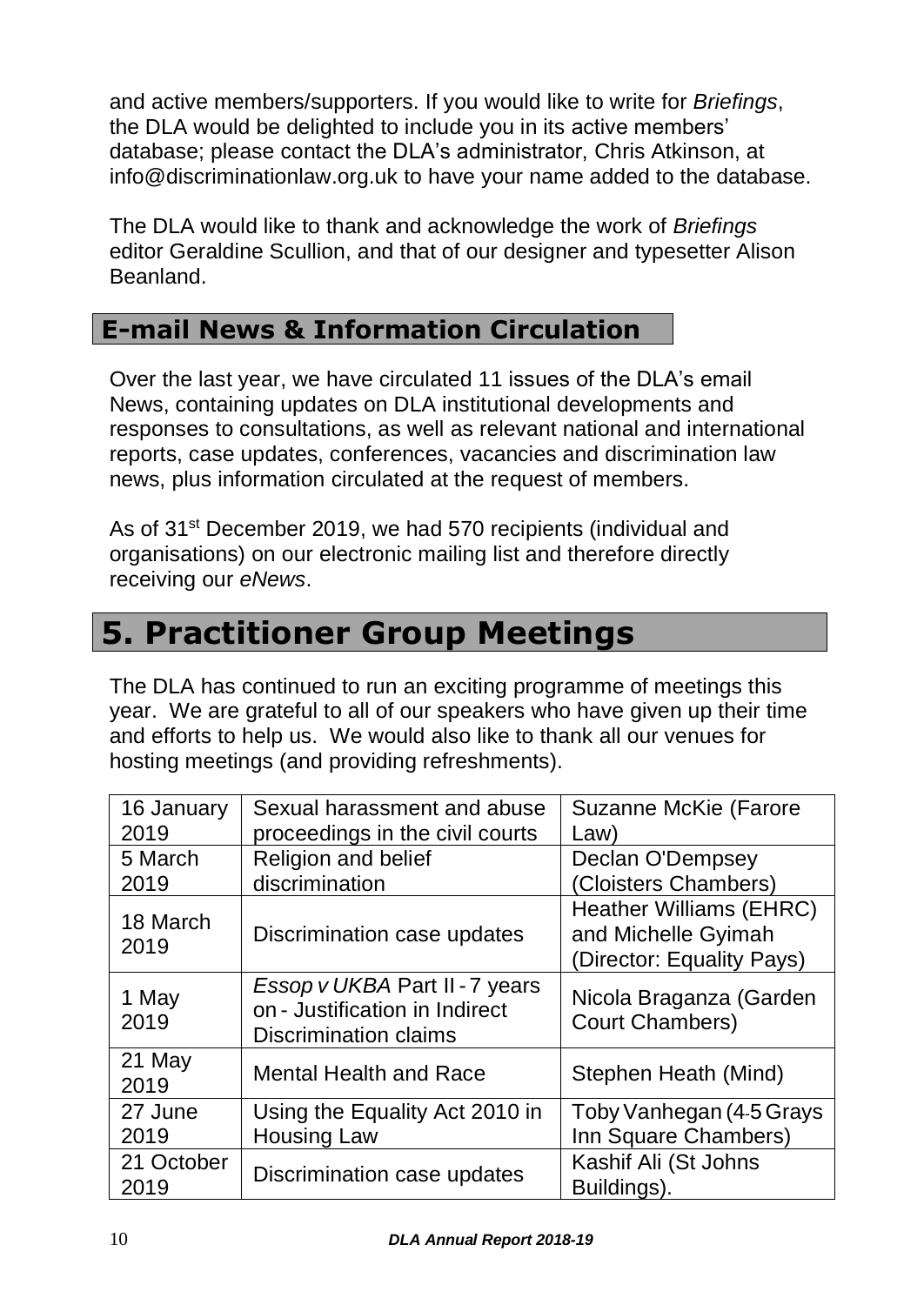## **6. Regional Representation**

The Manchester DLA group hosted two very successful and well attended events under the rubric "discrimination case updates", the first on 18th March 2019 with speakers: Heather Williams (EHRC) and Michelle Gyimah (Director: Equality Pays) and the second on 21st October 2019 with speaker: Kashif Ali (barrister from St Johns Buildings).

It is very much regretted that Nazia Khan of Slater & Gordon Manchester is no longer able to organise these events in future but the hope is that someone can step forward to take over the mantle. Many thanks for Nazia for all her untiring efforts and for laying the foundations of this new venture.

### **7. Influencing Law and Policy**

Influencing law and policy is at the heart of the DLA, and we have continued to play an active part in shaping the national debate around discrimination policy.

As well as formal consultation responses, we also engage with other NGOs, and join with other organisations in letters to the press, government departments and others on important topics that we feel touch on the DLA's principles.

We regularly attend the Employment Tribunal National Users Group, and our contributions reflect our members' concerns about access to justice, and any reforms to the tribunal process that may impact on those bringing discrimination claims. We also continue to work with the British Institute for Human Rights on matters of common interest and attend meetings with Equally Ours.

As ever, we will create similar opportunities in 2020 so that we can continue to influence law and policy effectively in line with our members' interests.

#### **DLA Submissions**

On 23<sup>rd</sup> January 2019 DLA member and partner at Leigh Day, Kiran Daurka was called to give oral evidence on behalf of the DLA to the Women and Equalities Committee on the use of non-disclosure agreements in discrimination cases.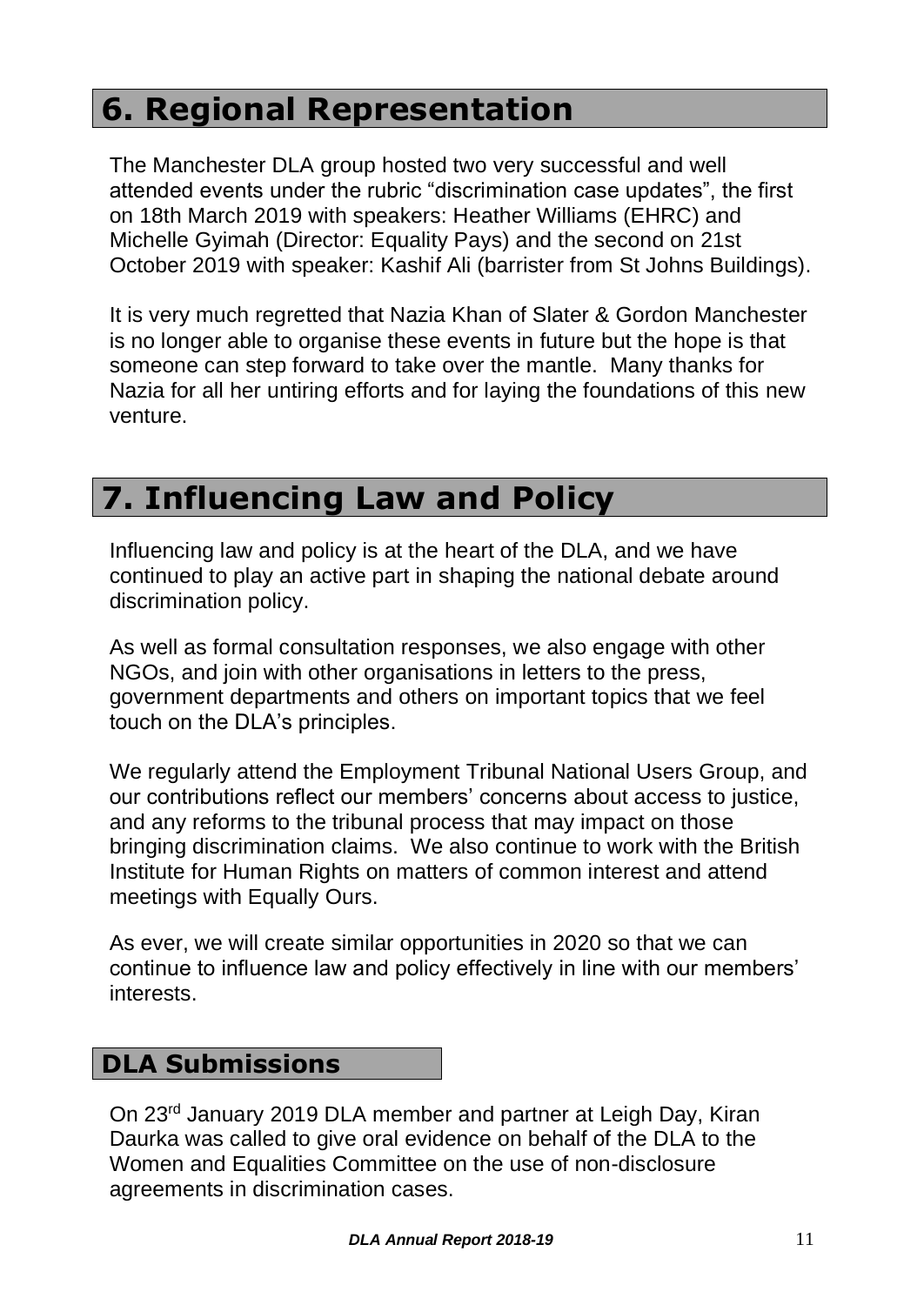The DLA made submissions in relation to the following inquiries / consultations since the previous AGM. They can be downloaded from our website www.discriminationlaw.org.uk:

| Consultation on ethnicity<br>pay reporting                                               | Department for Business,<br><b>Energy &amp; Industrial Strategy</b><br>and Race Disparity Unit) | Jan 2019         |
|------------------------------------------------------------------------------------------|-------------------------------------------------------------------------------------------------|------------------|
| Report on the use of non-<br>disclosure agreements in<br>discrimination cases<br>inquiry | <b>Women and Equalities</b><br>Committee                                                        | <b>June 2019</b> |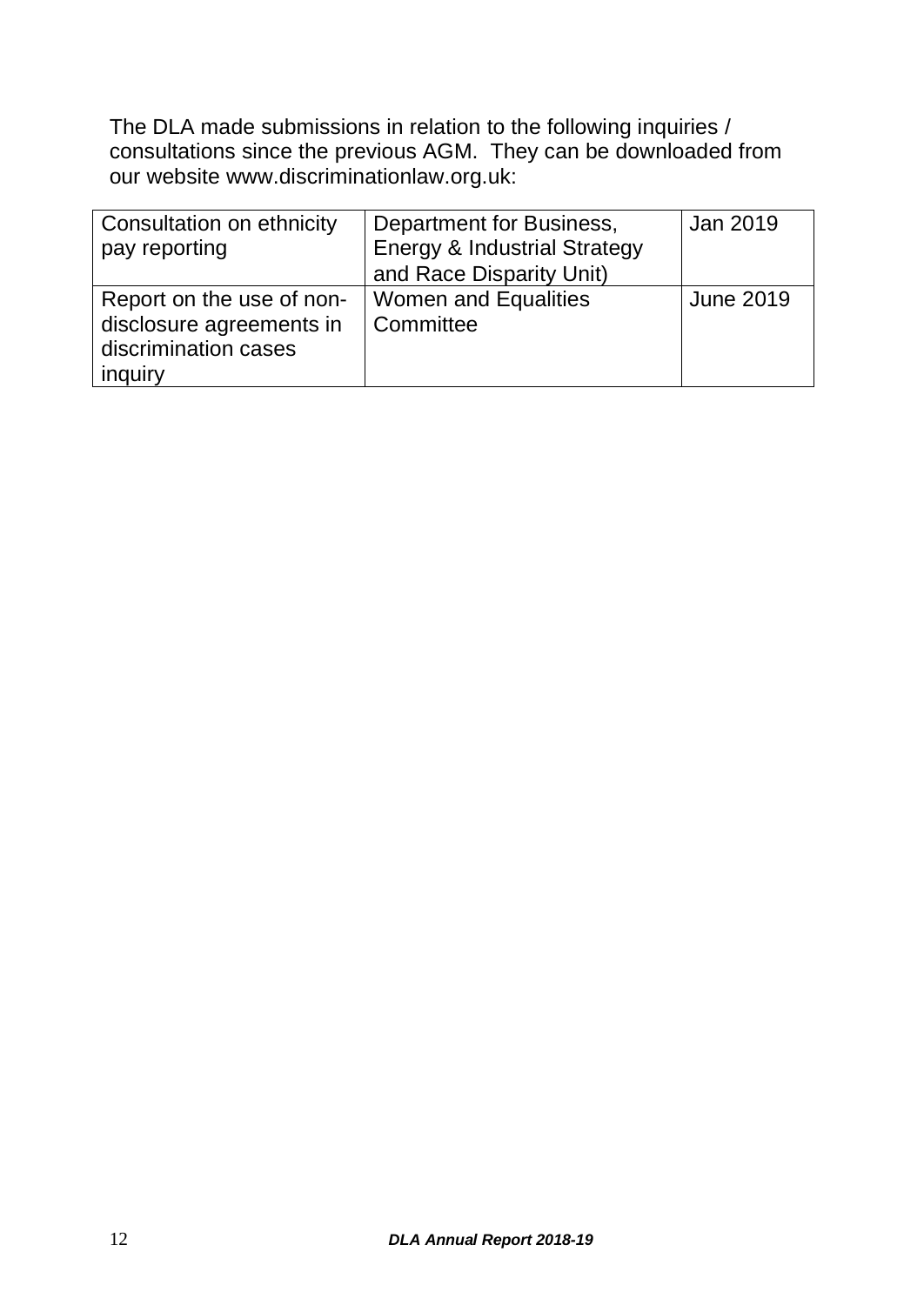## **Appendix 1: Staffing**

Chris Atkinson became the DLA Administrator/Development Officer as a temporary appointment in October 2010 and his permanent position was confirmed in November 2010; he remains in post. This is a part-time post.

There are no other paid or unpaid staff.

### **Appendix 2: Support and Thanks**

During the year we have benefited from the support of the following solicitors' firms, who have hosted Executive Committee and/or Practitioner Group Meetings during the year:

- 4-5 Grays Inn Square Chambers
- Leigh Day
- Slater & Gordon (London & Manchester offices)
- Cloisters Chambers
- Garden Court Chambers

Additionally Leigh Day have generously printed full sets of documents for our annual conference and for this year's AGM.

Thank you to Garden Court Chambers for hosting our AGM in February 2019 and to Slater & Gordon London for hosting it this year.

A special vote of thanks is due to Allen & Overy for so generously hosting our annual conference once again, providing catering and valuable support services.

We are extremely grateful to them all.